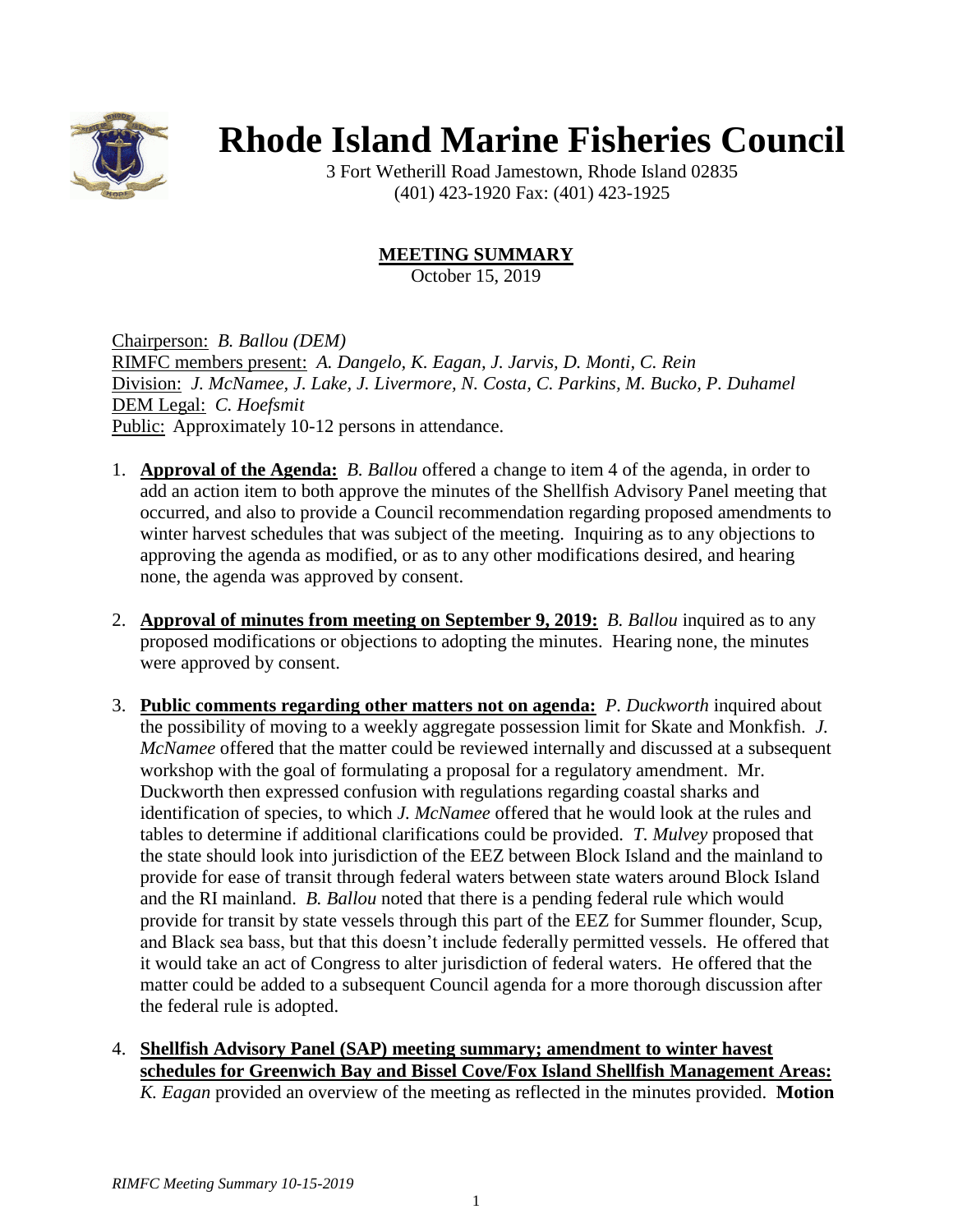**made by** *D. Monti* **to recommend that the schedule for the Greenwich Bay and Bissel Cove/Fox Island Shellfish Management Areas be modified as recommended by the SAP to be opened on Tuesday, December 24 th , Thursday December 26th, and Tuesday December 30th , in addition to the open days currently scheduled; 2nd by** *C. Rein***. The motion passed 5 – 0.** 

- 5. **Application to Shellfish Advisory Panel membership: Motion made by** *A. Dangelo* **to appoint applicants Kenneth Murgo and John McDonald to the Shellfish Advisory Panel effective immediately;**  $2^{nd}$  by *D. Monti*. The motion passed  $5 - 0$ .
- 6. **2020 Sector Management Plan:** *J. McNamee* provided an overview of the purpose of the plan and the process for approval. He informed The Council that the plan would be updated with Council recommendations from tonight's meeting and provided to the Council for final approval at the December meeting.

## 7. **September 10 public hearing items:**

- Clarify reporting documentation requirements as it pertains to trip data reporting (section 2.7.4(C)): **Motion made by** *D. Monti* **to recommend that the Director adopt amended section 2.7.4(C) as proposed, amended to clarify that item #10 of the required fields "dealer sold to" be identified as an optional requirement to be completed only if known at the time of logging the report; 2nd by** *C. Rein***. The motion passed 5 – 0.**
- Clarify due dates for the submittal of commercial trip data reporting (sections 2.7.4(E)&(F)): **Motion made by** *K. Eagan* **to recommend that the Director adopt amended sections 2.7.4(E)&(F) as proposed; 2nd by** *A. Dangelo***. The motion passed 5 – 0.**
- Amend the standard of "Actively Fishing" as it pertains to eligibility for the issuance of a new Commercial Fishing License with Quahaug endorsement for holders of a Student Shellfish License (section 2.7.5(D)(1)(b)(3)): **Motion made by** *C. Rein* **to recommend that the Director adopt amended section 2.7.5(D)(1)(b)(3) as proposed;**  $2<sup>nd</sup>$  **by** *D. Monti***. The motion passed**  $5-0$ **.**
- Add new language to rule that establishes that residency status must be maintained to maintain eligibility for license renewal (section 2.7.5(E)(3)(a)): **Motion made by** *D. Monti* **to recommend that the Director adopt amended section 2.7.5(E)(3)(a) as proposed; 2nd by** *J. Jarvis***. The motion passed 5 – 0.**
- Amend the eligibility requirements for the prioritization of the issuance of new licenses (section 2.7.5(G)(1)(e)): **Motion made by** *J. Jarvis* **to recommend that the Director adopt amended section 2.7.5(G)(1)(e) as proposed; 2nd by** *A. Dangelo***. The motion passed 4-0-1 (***C. Rein* **abstained).**
- Require dealer reporting compliance as a condition of dealer license renewal (section 2.7.9(A)(7)): **Motion made by** *D. Monti* **to recommend that the Director adopt amended section** 2.7.9(A)(7) as proposed;  $2<sup>nd</sup>$  by *C. Rein*. The motion passed 5 – **0.**